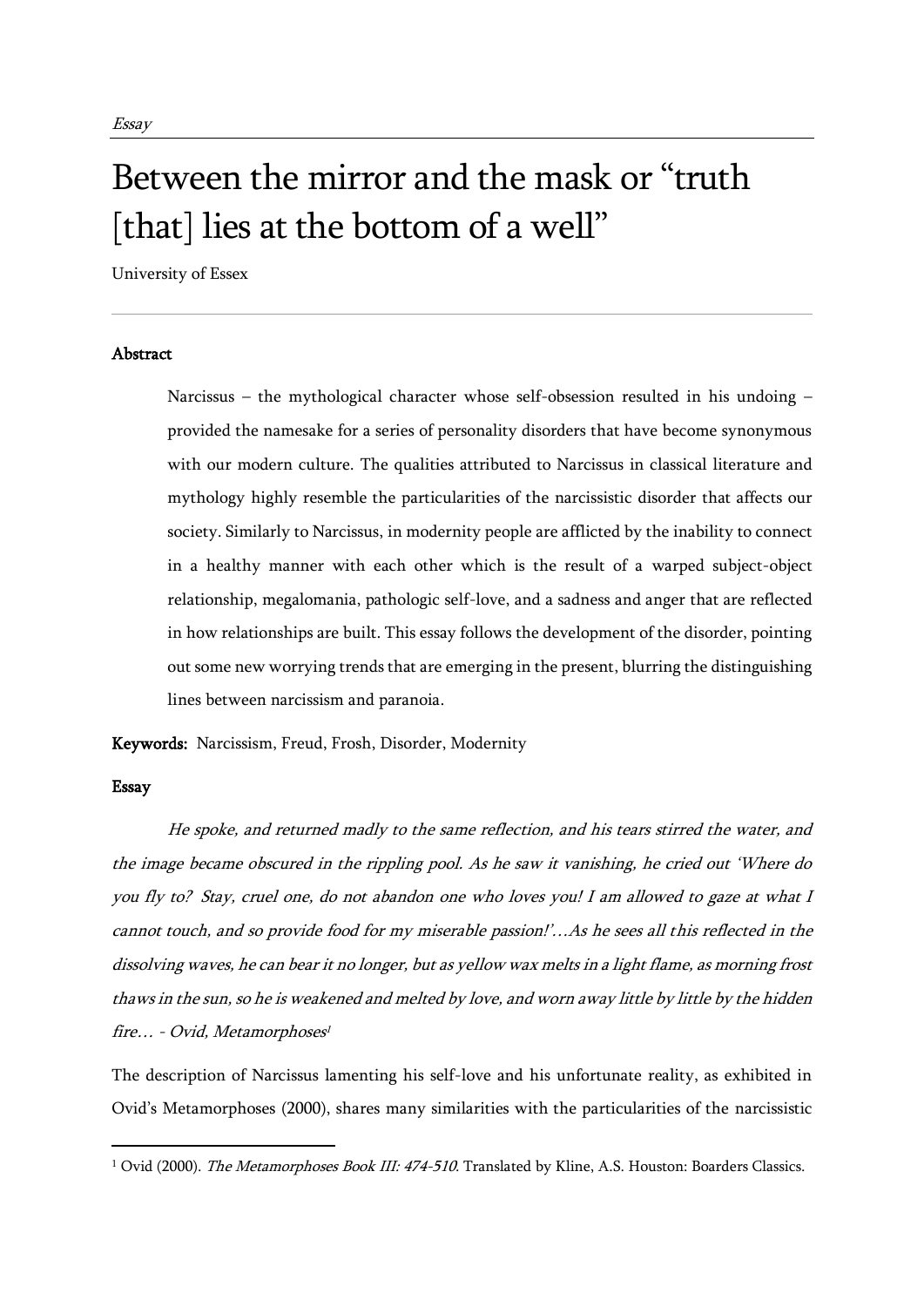disorder: an inflated sense of one's importance, and a need for attention and admiration that is the result of a self that is "worn away little by little by the hidden fire". Modernity has created the perfect conditions for feeding the inflated sense of grandiosity and identity disturbance that characterizes our society. However, in order to understand how a psychological condition can be used to describe a historic era, first one must analyse how the ties of the individual to the society have changed, and why these changes have led to a predominance of the narcissistic character.

For Greek Philosophers, "truth lies at the bottom of a well, the water which serves as a mirror in which objects are reflected" (Gray 2016, p. 39). The 1900s, the century of the advent of psychoanalysis, were characterized by a new way of looking at society from inwards outwards. Through looking into the depth of the human mind, psychology shed light into the inner workings of man, attempting to break through the "mirror" that reflected how the human psyche worked. The individual - as a symbol of modernity and of all the processes that accompanied the attitudinal changes brought by the technological advent of the new age – was to become the centre of a world where until now he had been just another cog in the machine. Psychoanalysis offered an innovative 'tool' for analysing a society that was becoming more and more focused on the individual, giving rise to a framework that allowed a minute investigation of reality in all its elements. As such, the advent of the era of *Homo Psychologicus* (Jacoby 2017, p.2) facilitated the analysis of major disorders that afflicted the individual and in turn it helped create a basis for the investigations of problems that troubled the individual on a societal scale.

In turn, a historical analysis of society shows that certain periods have a particular disorder that best characterises them. The building block of society is the individual; hence, the afflictions of the individuals contribute to creating societal disorders that become the psychocultural archetypes of an age. According to Christopher Lasch, "every age develops its own peculiar form of pathology, which expresses in exaggerated form its underlying character structure" (Frosh 1989, p.1). Shifting from hysteria to depression, and finally to narcissism as the archetypal disorder that has characterized our society from the 1970s onwards, these manifestations stand as cornerstones of the unity (or in this case lack) of the self in modern society. They also offer an interesting insight in the changes in the ways we think and how we relate with each-other and our surroundings.

The emphasis on material wealth that characterises modernity, the importance of seeking attention to re-affirm yourself, and the dissolution of interpersonal ties between people, are all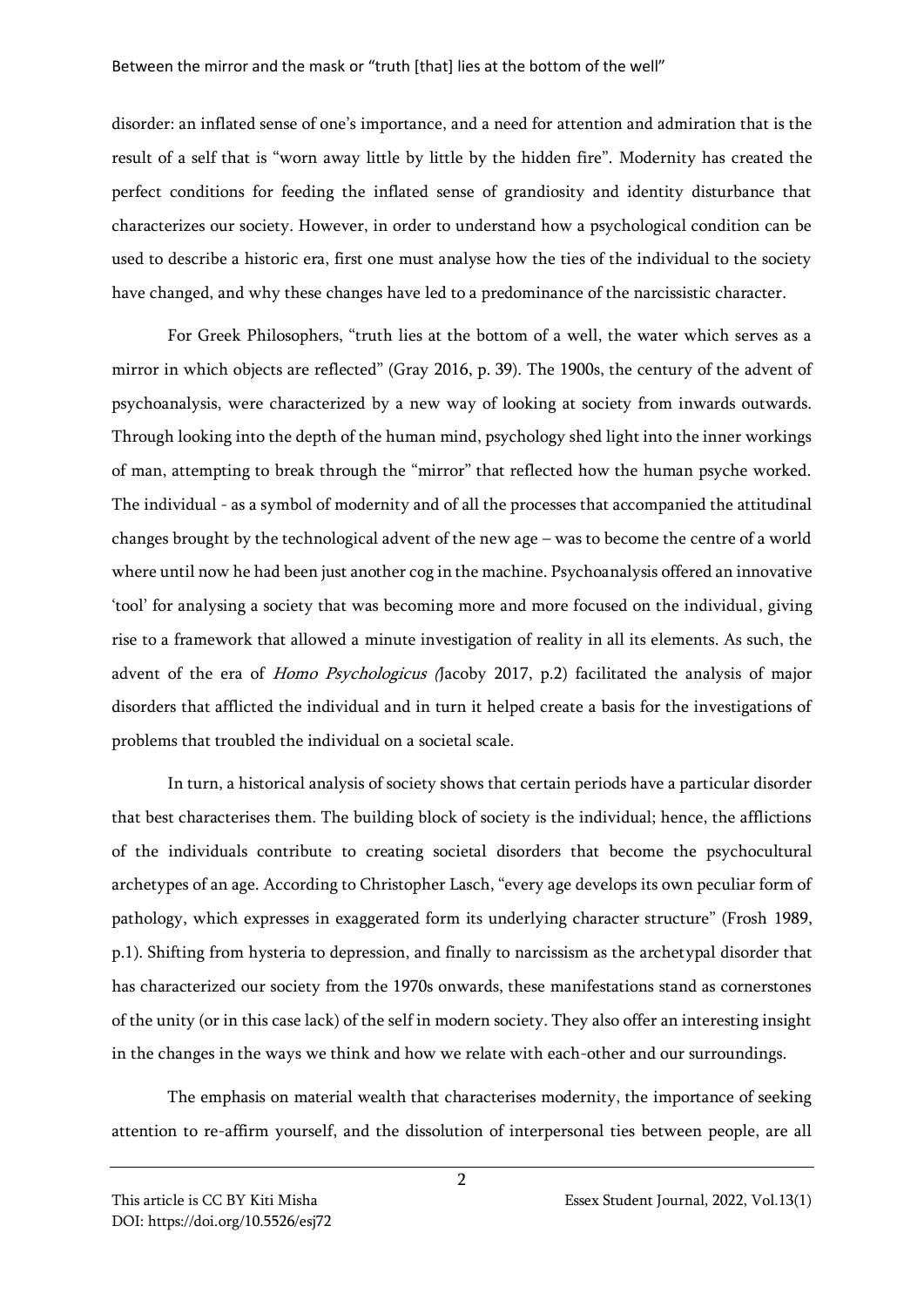underlying factors of the cultural shift that highlights the transformation of narcissism into "psychocultural affliction rather than a disease" (Twenge and Campbell 2013,p.2). Narcissism ceases being an affliction only of the individual and metamorphoses into a disturbance of the group, spreading like an epidemic until it becomes the best adjective to delineate our society. The shift to narcissism -as the archetypal societal problem of our age- summarises the psychological and philosophical crisis of a self that is "mediated by electronic images" (Lasch in Frosh 1989,p.3) and is limited to the confinement of the surface levels of things.

Today, narcissism seems to be an affirmed reality. Not only is there extensive literature that debates and confirms this (Lash 1991; Frosh 1989, 2016), but we see the term narcissism having achieved a more widespread usage outside the clinic than any other pathology before it. The focus in academic and clinical debate now revolves around the question if the current archetype that best describes the existing psychological condition of contemporary society is indeed narcissism or if we are facing yet another change and are moving to the age of paranoia. Stephen Frosh (2016) in Relationality in a time of Surveillance: Narcissism, Melancholia, Paranoia argues that we have moved to "the sort of hate-filled paranoia that only narcissism can induce" (4). He believes that narcissism was the product of the neo-liberal age and that the society of surveillance we live in produces a form of subjectivity that is inevitably paranoid. "To be accepted as 'citizens', we somehow have to be constantly scrutinized and self-scrutinizing, aware that we are being watched and so monitoring everything we do…aware that we leave traces behind us wherever we go, that there are few places to hide" (Frosh 2016, p.3). The suggestion here is that we are moving in a sort of perpetual manic state where our ego is not only facing problems in building a coherent self but is in a status of constant threat from its surrounding.

While agreeing with at the same time both Frosh's (2016, p.13) description of a paranoid ego that is "essentially narcissistic", and Twenge and Campbell's (2013) arguments about the existence of a *narcissistic epidemic*, today's condition seems to be more of a merge between narcissism and paranoia rather than a shift from one condition to the other. The Cambridge Dictionary (2021) defines paranoia as "an extreme and unreasonable feeling that other people do not like you or are going to harm and criticize you [and that] someone who has paranoia has unreasonable false beliefs as a part of another mental illness". This definition helps in understanding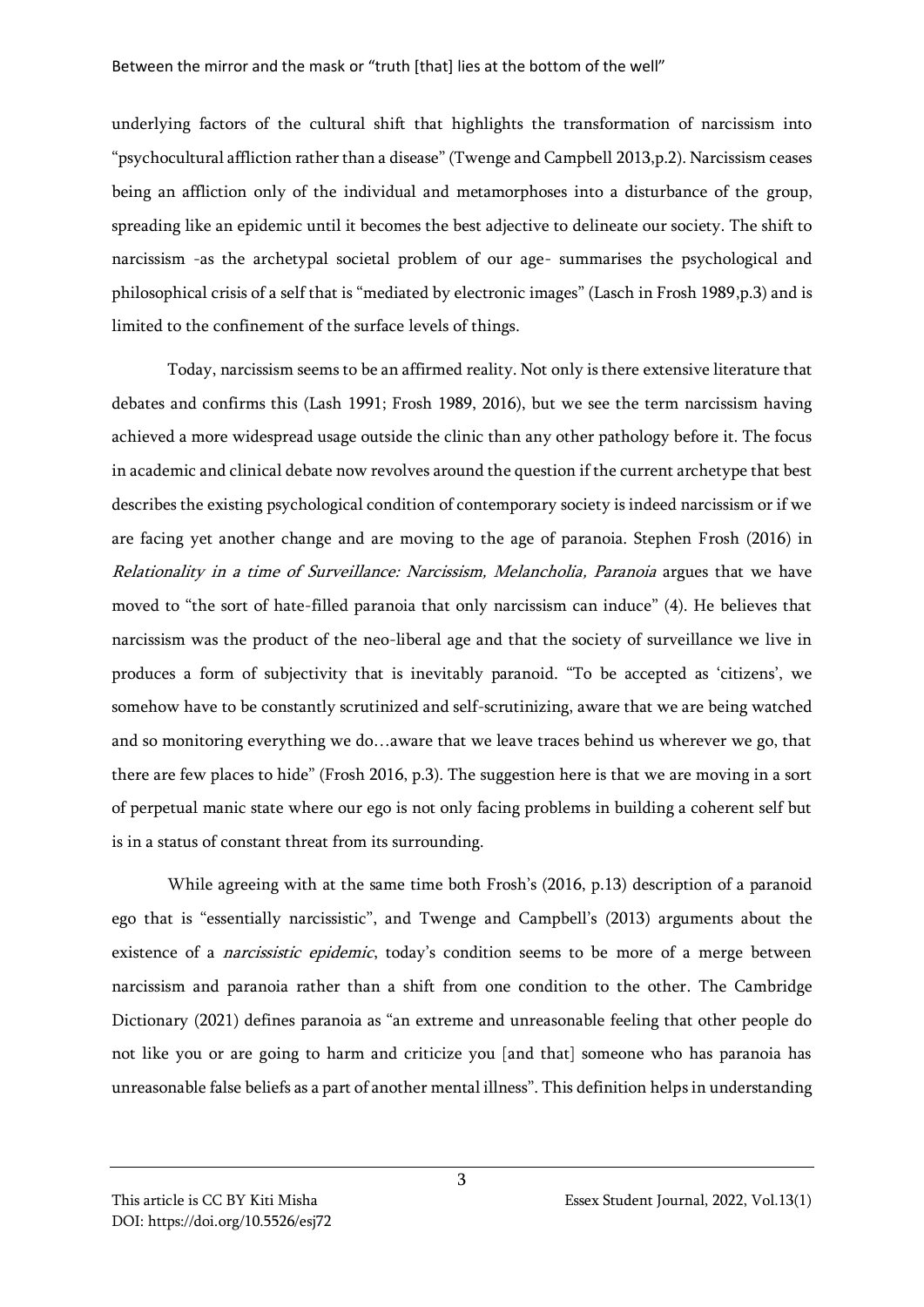the connection Frosh makes between the two conditions, and it also assists in highlighting how we can have a narcissistic society that is highly paranoid.

The current reality seems to be characterised by a form of 'cultural' narcissism that is enframed and moulded by paranoia. According to Pulver, narcissism is one of the most important concepts, however, "it is very confusing" (in Jacoby 2017, p.3). It stands almost as an umbrella term for many different conditions which range from "serious disturbances in self-evaluation and an overwhelming self-hatred… [people] suffer from not being 'the fairest of them all' and look at themselves as nothing but ugly and inferior… [simultaneously we find the opposite end of the spectrum an insistence on] 'perfect beauty'...total intelligence, brilliant genius" (Jacoby 2017, p.3). This dual aspect of narcissism fits perfectly with a society that is going through an affirmation crisis by trying to find its balance between nature and technology, real and unreal, surface level experiences and real ones. At the same time, a discrepancy seems to exist between how we see ourselves, and how we want to be seen; the divide and distortion between 'inside' and 'outside' seems to reach a dangerous level in a society that promotes a narcissistic way of seeking value only in skin-deep things.

However, as a social pathology, narcissism reflects the societal problems, and as society and technology develop so does the condition itself. The narcissism Freud (1914) talked about is certainly different from our current manifestation of narcissistic disorder which incorporates the paranoia of a society that is under constant self-scrutiny. The interpersonal ties between people and the way we construct our self-image have undergone a radical change with the advent of the new media. "Each society constructs human subjects in its own image" (Frosh 1989, p.4), and a society that has been facing the results of the disenchantment of modernity cannot produce individuals that develop in a healthy way. Philosophers such as Adorno and Horkheimer (2002), have continuously pointed out the consequences we as humans face because of manifested egoism of consumer capitalism which inevitably led to a self-centredness that is at the heart of the narcissistic disorder. This process produces a massive crisis of identity, where our self-image or ego ideal is built on an empty narrative or depthless images instead of meaningful objects.

The problem of how the environment affects the individual has been a concern from the beginning of psychoanalysis as seen in Freud's (1914) Moses and Monotheism or the Future of an Illusion. However, it was especially with Christopher Lasch(1991), issues of the society as a whole began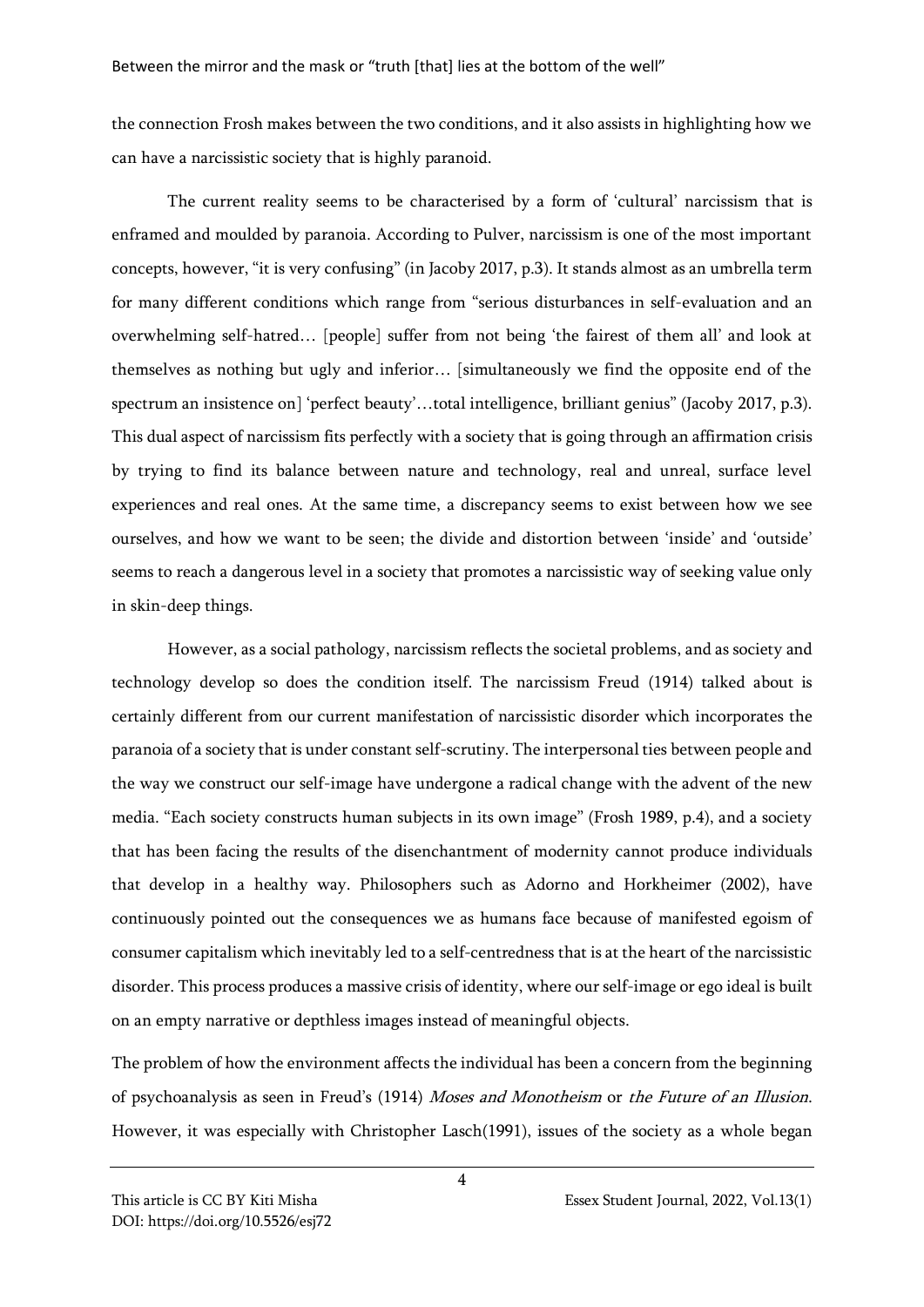being seen as the cause of socio-pathological conditions. His analysis of pathological conditions through economic, political, and cultural angles facilitates the understanding of how the advance in technology has created a shift in the way we form relationship from in person to online. This in turn has added to the valorisation of commodities and a self that is faced with the dilemma of how to form coherence and stability. In our culture, "everything is the look, and if an object has value and specificity only in its surface, then so will the ego. 'I am so like an object' becomes 'I am an image, nothing more'" (Frosh 1989,p. 2). This image-oriented perception of reality has as its symbol the mirror imagery which also dominates narcissistic pathologies. Hence, the unwilling absorption of the myth of Narcissus into our culture disintegrates the self, which is faced with a constant crisis for survival.

At the same time, we notice a particular turn in the fragmentation of the self which leads to the fragmentation of society where individuals become alienated and their only tie to reality is a self-constructed 'mirror'. The culture of Instagram and Facebook has created a sort of paranoia and fear of not being liked, not getting online attention, and the need for a constant validification that is presented in a considerably unhealthy way. These particularities of our current reality promote "the superficiality of interpersonal exchanges and [an increased] preoccupation with selfpresentation which are often taken as characteristic of narcissistic personality" (Richards 2016, p.4). The unhealthy preoccupation with self-presentation is perpetuated by the "new media" which, according to Lev Manovich, "activates a 'narcissistic condition'" (in Tyler 2007, p.344). In social media we notice different means of entailing the channelling of specific traits of the disorder. Not only does this culture of 'pictures' enable the forming of a surface level self, but simultaneously it gives the narcissistic person an immediate gratification through the 'likes' they receive.

For these individuals, what really is an artificial world where their need for affirmation gets realised immediately, instead of a meaningful human relationship. Life itself becomes like a virtual game, and the ego ideal faces a continuous crisis from this ever-shifting chaotic means of selfrealization. Social media offers a means of achieving the recognition and connection that cannot be achieved in reality. The distance that exists between the real person and his online persona facilitates behaviours that would be difficult to exist in the real world. Similarly to other addictions, social media entices the affirmation needing individual to have a larger online presence which in turn creates more anxiety.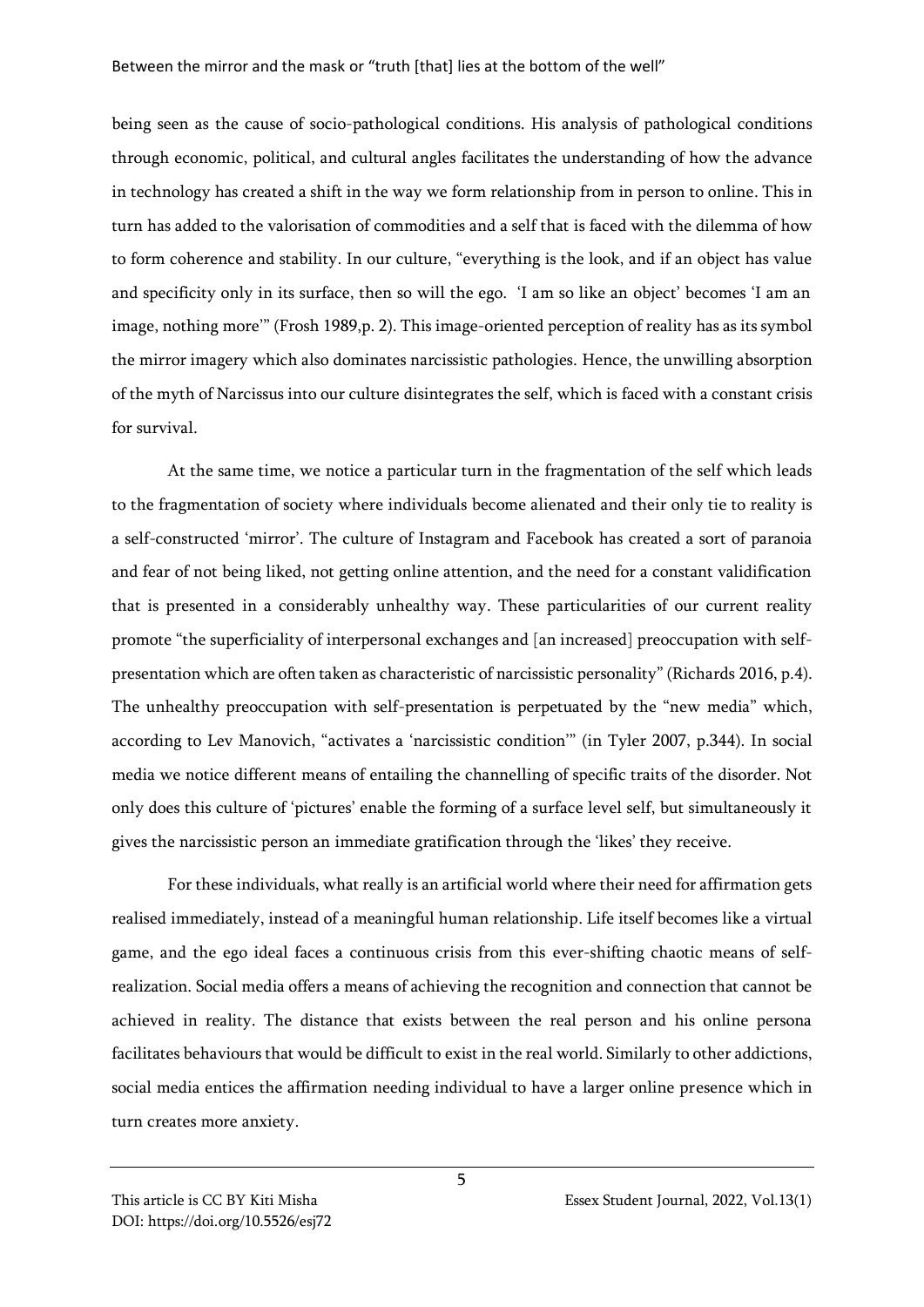Between the mirror and the mask or "truth [that] lies at the bottom of the well"

Many of these narcissistic traits that we find in social media users seem to be characterised by a form of paranoia that serves as a warped 'instinctual' reaction for surviving modernity. Often, under the conditioning of society individual feel as they have no choice but to take part in a social process such as Instagram, Facebook, or more recently TikTok in order to stop feeling alienated. In a reality where humans are de-humanized and turned only into a commodity, it is not surprising that narcissistic pathologies would emerge as a coping mechanism where this 'domination' of modernity leads to a state of paranoia that best describes the constant race for online 'survival'. Frosh (1989, p.4) argues that behind the façade of "superficial aggrandizement and the glamour of modern culture lies a violence always threatening to erupt, always projected and materialized in modes of oppression and vicious domination". However, the debate we notice in Frosh (2016), Richards (2018), about the shift to paranoia as the 'archetypal' manifestation of our current reality can be understood better if we see our current condition as being "the sort of hate-filled paranoia that only narcissism can induce" (Frosh, 2016, p.4). The inability to master oneself, leads to paranoid state of projecting the inner narcissistic rage and address it either to society or interiorize it. What results is a picture consistent with the narcissistic inevitable lack of empathy, the inability to love or care for anything apart from an egoistic love of the self, and a rage which is the result of this almost artificially created narcissism.

The illusion of substantial experience which in the end results completely empty and problematic is the result of a process of individuation that happens between the "the mirror and the mask" (Bromberg in Frosh 1989, p.2). The 'mirroring behaviour' that young children use to understand the reality that surrounds them - where the parents are used as a means of identifying with, and in turn the understanding of the world is developed through this initial 'clan' structure and applied in a major scale to society in general – loses its effect when part of what its mirrored allows only for a superficial perception of society. The mask we put on is one that hides the insecurities and anxieties of this self-formation process. In this reading of narcissism, the normal process of individuation presented by Jung as the "inherent drive in people to seek and realize themselves" (Jacoby 2017, p.1) is impeded by the development of a technological reality which is forming the basis of how we self-represent and self-form our ego-ideal in our times: the web and social media. At the same time, the sense of rivalry that the commodity and online culture promotes in turn creates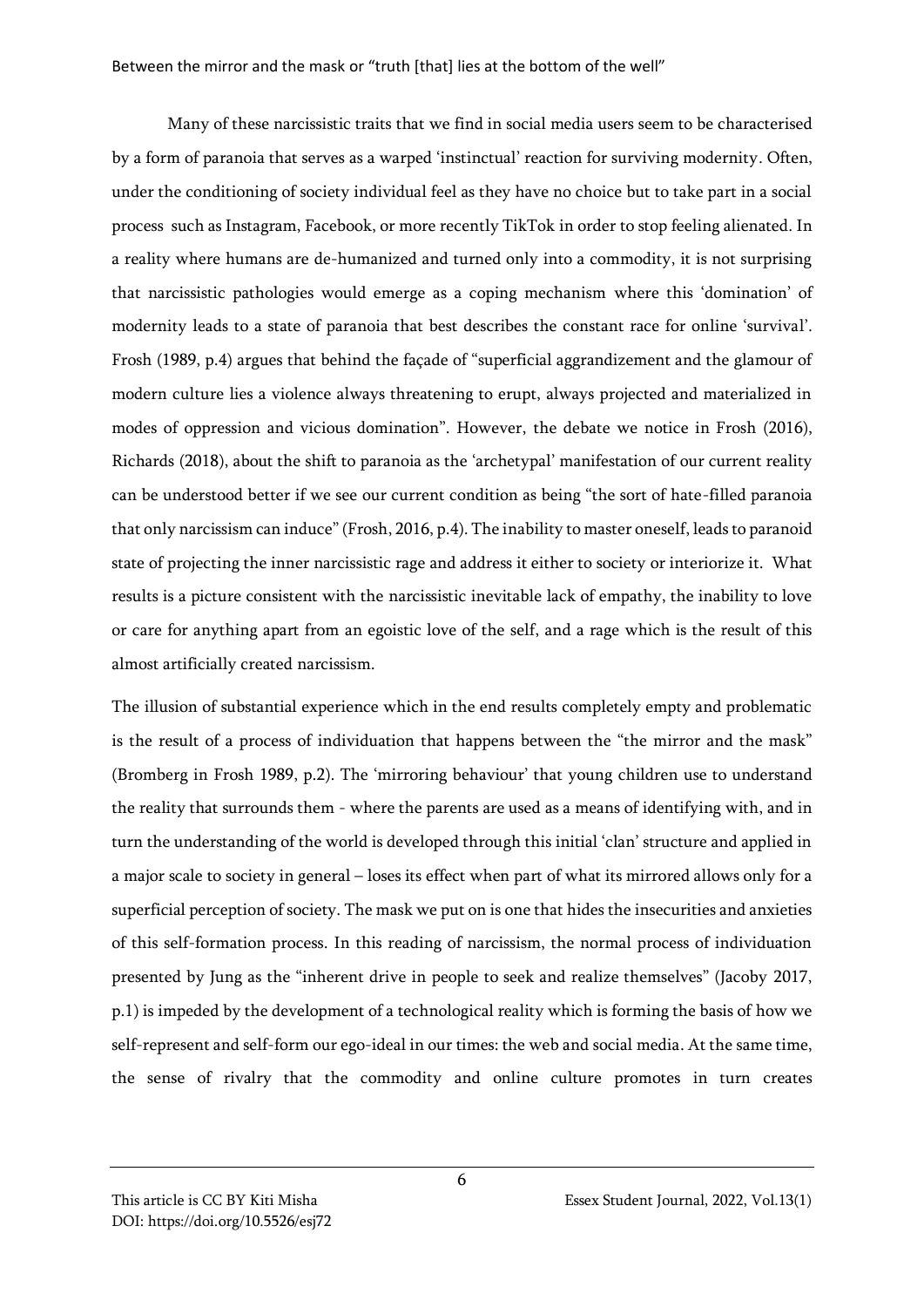"displacement…[as well as an] overwhelming sense of threat" directed at what endangers the consolidation of ego.

The fixation of paranoid states of being often under threat and observation could be the other side of the coin of the narcissistic disorder. The narcissistic megalomania and need for affirmation combined with the reality of the online culture could result in an increased need to be noticed which in turn can take a more negative twist and turn this need into a fixation or a sense of being observed, that is a characteristic of paranoia. Lacan argues that "in each of us there is a paranoid function: the ego. The ego, constituted by successive identifications enacted during the mirror stage (stade du miroir), is essentially narcissistic" (in Frosh 2016, p.13). When this narcissistic need to mirror internally the outside world is based on non-stable objects. "When these objects keep disappearing, to be replaced by new, existing but equally disposable alternatives" (Frosh 1989, p.6) the self will often feel threatened by the lack of stability in its identification objects. The narcissistic potential of creating self-destructive behaviour could manifest itself in this paranoid state of threat as the sole constant in an ever-changing reality. Both narcissism and paranoia seem to be a response for a society that is progressing too quickly for the individual who tries to find a stable footing in his/her reality.

This convergence of paranoia and narcissism captures the modern condition and the destructive parts of the self that are easily recognisable in the current reality. According to Richards (2018, p.16), the narcissistic inflated sense of self is "a defence against the underlying anxiety and vulnerability" of the modern context. Frosh (1989, p.26) talks about an emphasis of the narcissistic pathology on "grandiosity and mirror fixation, a mixture of an inflated image of the self and a need to have this image constantly confirmed by others", Lacan(2006) proposes the mirror stage as a key development of the individual although his theory also makes it easier to notice what could go wrong in the formation of the self and lead from a normal narcissism to a pathological one. What all these theories have in common is the need to find the "truth [that] lies at the bottom of a well"; or, in this case, uncover the origin of the problematic formation of the self in modernity.

Our consumer capitalist culture inadvertently promotes the control of others in order to secure the self-affirmation that the narcissistic ego needs in order to survive. More and more often, individuals define themselves as mere 'things' due to agencies of mass production that promote a standardized attitude towards objects and people alike. The individual becomes part of this mass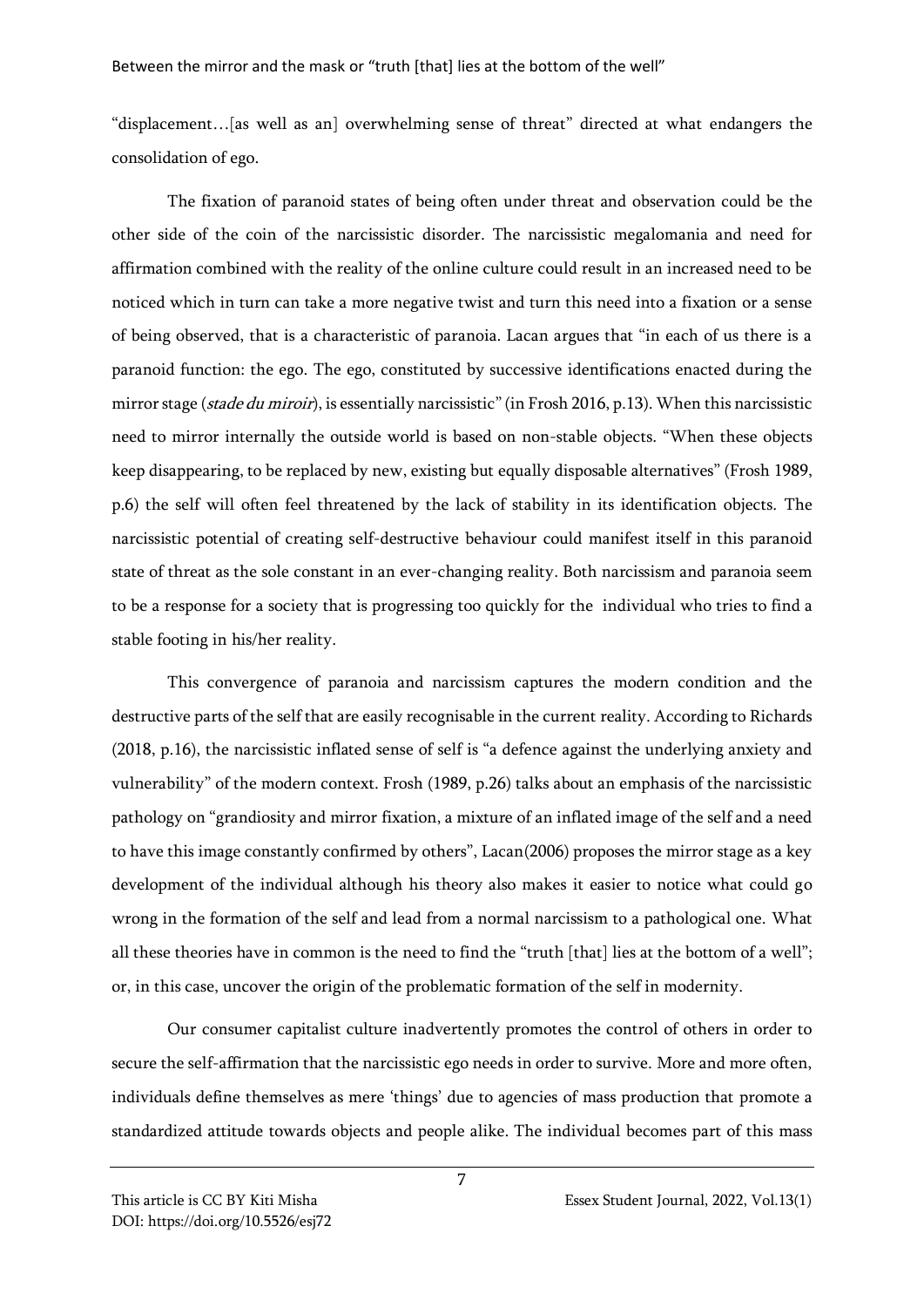production chain and loses his/her connection to the natural world by entering an artificially created narcissistic driven reality. The superficial images of our society form a façade that is becoming a reality for many individuals. More than any other pathological condition, narcissism, especially as argued from Lasch (1991) afterwards, offers an interactive view of psychoanalytic conditions while simultaneously focusing on how a society that is in constant flux affects our selfformation.

Taking in consideration the ever shifting economic, political, and technological realities, our culture still exhibits the classic elements of the narcissistic individual but on a societal scale. Megalomania, the need to control others in order to re-affirm yourself, and mirror fixation lead to a narcissistic rage that easily crosses borders with paranoia. As argued previously, the reality for the process of individuation seems to have shifted to narcissistic paranoia. The pressure of the surveillance society we live in has facilitated the crossing over of the domains between narcissism and paranoia. We can easily observe all the narcissistic traits but with a twist of the obsessive object relation that paranoia exhibits.

The best example of the paranoic-narcissistic shift in our society has become the concept of self-love which until recently was the symbol of a healthy self; something that showed the cornerstone of what an individual should aspire to. Nowadays, even this self-realizing concept is transformed in a narcissistic outlet driven by paranoia. The new practice of sologamy – or marrying oneself – shows how our fear of being alone mixed with a warped self -love have contaminated not only how we relate to each-other, but above all, how we relate to ourselves. A culture that promotes an unhealthy bordering to obsessive self-love with a focus from outwards inwards cannot but promote the narcissistic tendencies that our culture exhibits. Before, we were told that what counts is what's inside us. However, now this has changed to what counts is the outside, the surface, the images. We have inadvertently created a society with a focus on the surface-level importance of reality, where the inside doesn't matter. People paranoically fight about their 'images', and selfrealization is perceived as successful when we look like the 'idols' we see in the new media.

Considering all the elements discussed, the aim of this essay is not to judge society or its individuals but to highlight a common worry that is made evident in our current reality. By arguing for the shift to a narcissistic driven paranoia, this essay is showing through the use of a 'clinical metaphor' some conditions that are crucial in understanding the ever-shifting reality we live in.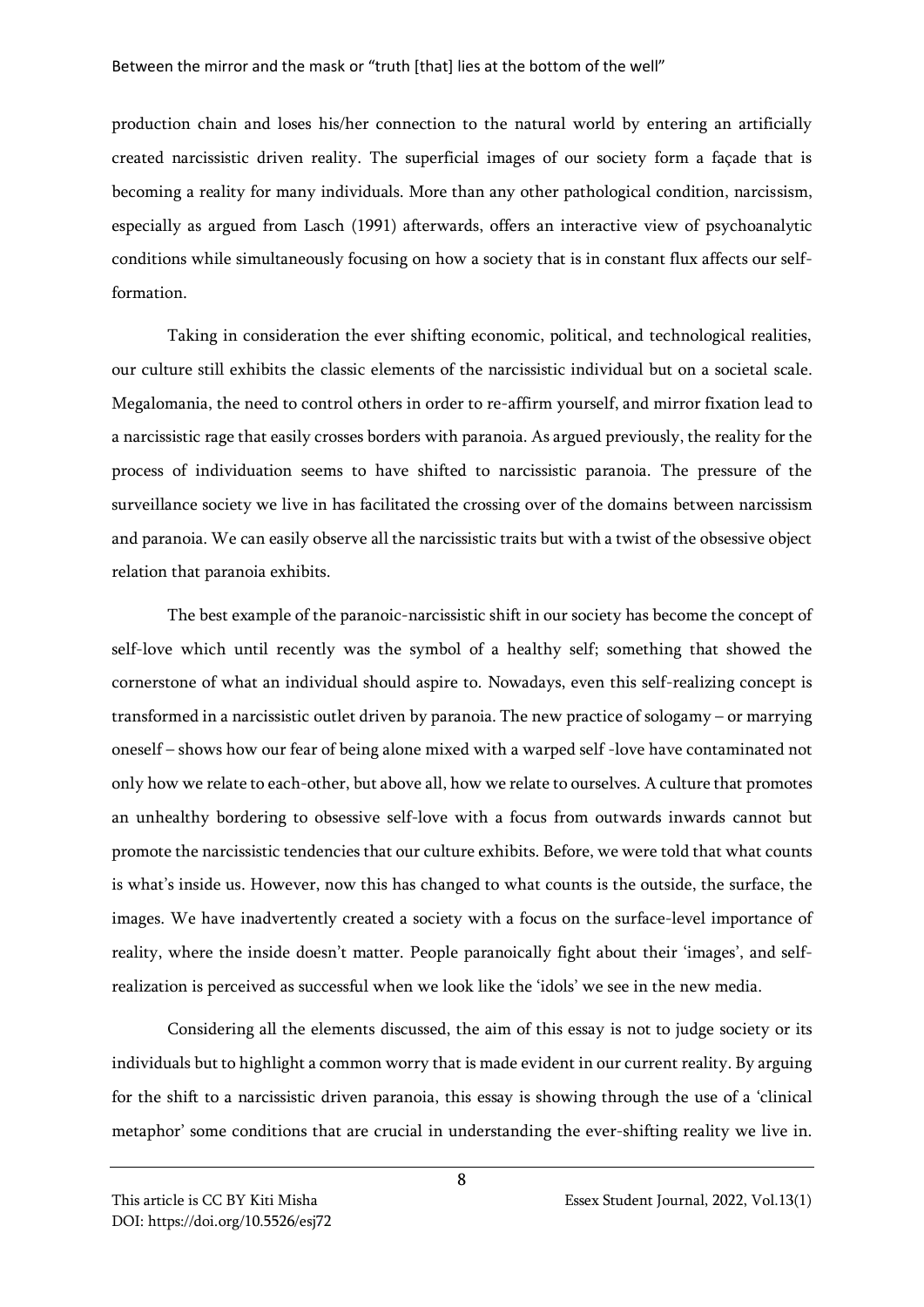The overlap of narcissistic traits with the paranoid states of mind is reaching a level that needs acknowledging. This reading stands for a need to review our understanding of individual conditions that affirm the need of more 'cross-condition' clinical and academic analysis in order to really understand what is at the "bottom of the well" of the human psyche. Only by taking down both the 'mirror' and the 'mask' do we stand a chance to continue the search for truth and understanding humanity that Freud initiated more than a century ago.

## References

Adorno, T. W. and Horkheimer, M. (2002). Dialectic of Enlightenment. California: Stanford University Press.

Cambridge Dictionary (2021). Cambridge: Cambridge University Press.

Doyle, J. (2017). Rethinking a Case of Paranoia as a Workplace Complaint. *Studies in Gender and Sexuality*, 18 (1), pp. 4–12.

Freud, S. (1914). On Narcissism: The Standard Edition of the Complete Psychological Works of Sigmund Freud Volume XIV (1914-1916): On the History of the Psycho-Analytic Movement, Papers on Metapsychology and Other Works. Available at:

[https://www.sas.upenn.edu/~cavitch/pdf-library/Freud\\_SE\\_On\\_Narcissism\\_complete.pdf.](https://www.sas.upenn.edu/~cavitch/pdf-library/Freud_SE_On_Narcissism_complete.pdf) (Accessed: 7/12/2021).

Frosh, S. (1989). On narcissism. Free Associations: Psychoanalysis and Culture, Media, Groups, Politics, 18, pp. 22–48.

Frosh, S. (2016). Relationality in the Time of Surveillance: Narcissism, Melancholia, Paranoia. Subjectivity, 9, pp.1-16.

Gray, J. (2016). The Soul of the Marionette: A Short Inquiry into Human Freedom. South Africa: Penguin Books.

Jacoby, M. (2017). Individuation and Narcissism. New York: Routledge.

Lacan, J. (2006). Ecrits. Translated from the French by B. Fink, H. Fink and R. Girgg. NY: Norton &Company.

Lasch. C. (1991). The Culture of Narcissism. New York: W.W. Norton & Co.